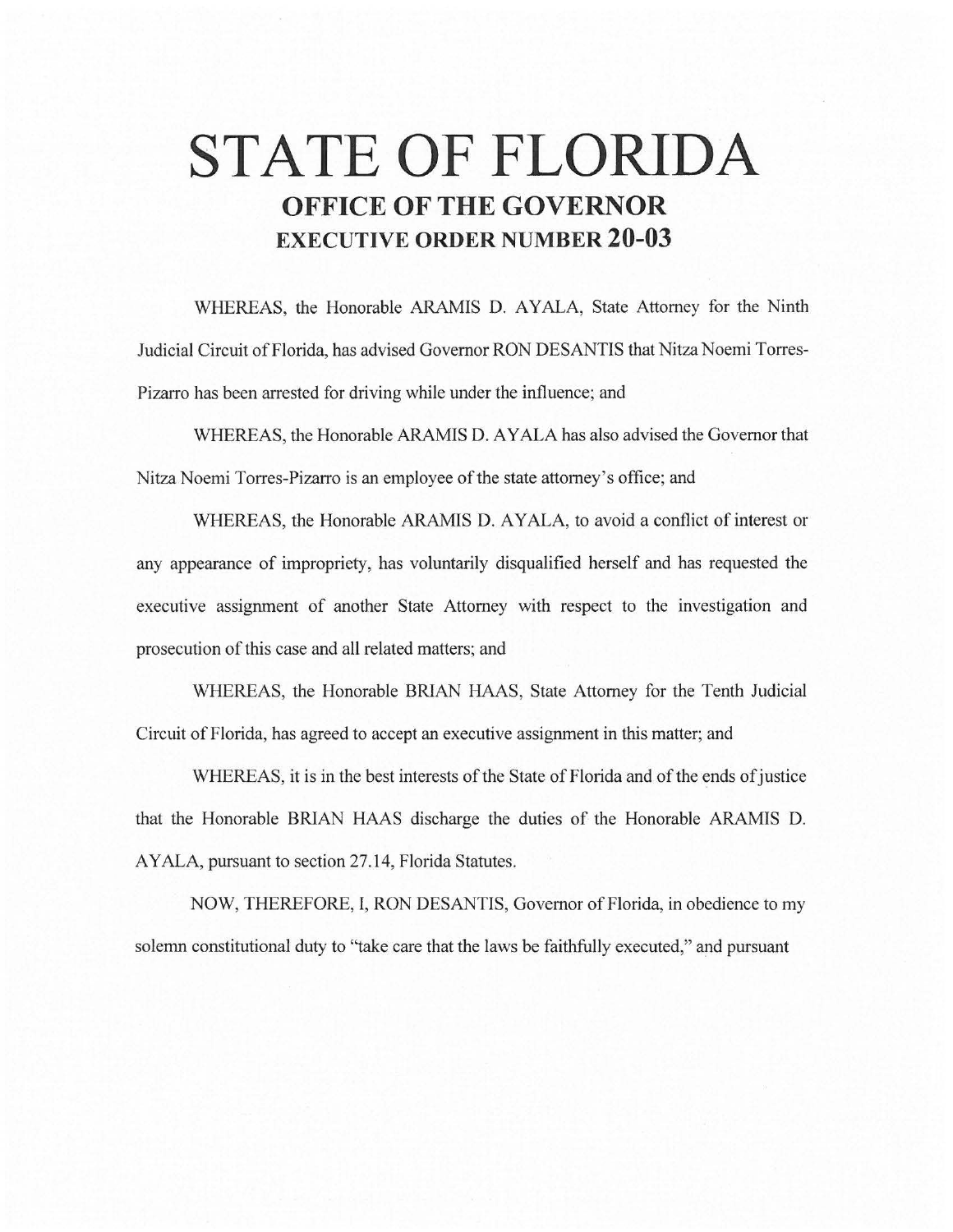to the Constitution and laws of the State of Florida, issue the following Executive Order, effective immediately:

## Section 1.

The Honorable BRIAN HAAS, State Attorney for the Tenth Judicial Circuit of Florida, referred to as the "Assigned State Attorney," is assigned to discharge the duties of the Honorable ARAMIS D. AYALA, State Attorney for the Ninth Judicial Circuit of Florida, as they relate to the investigation, prosecution, and all matters related to Nitza Noemi Torres-Pizarro.

#### Section 2.

The Assigned State Attorney or one or more Assistant State Attorneys and Investigators, who have been designated by the Assigned State Attorney, shall proceed immediately to the Ninth Judicial Circuit of Florida, and are vested with the authority to perform the duties prescribed herein.

### Section 3.

All residents of the Ninth Judicial Circuit are requested, and all public officials are directed, to cooperate and render whatever assistance is necessary to the Assigned State Attorney, so that justice may be served.

## Section 4.

The period of this Executive Assignment shall be for one (1) year, to and including January 10, 2021.